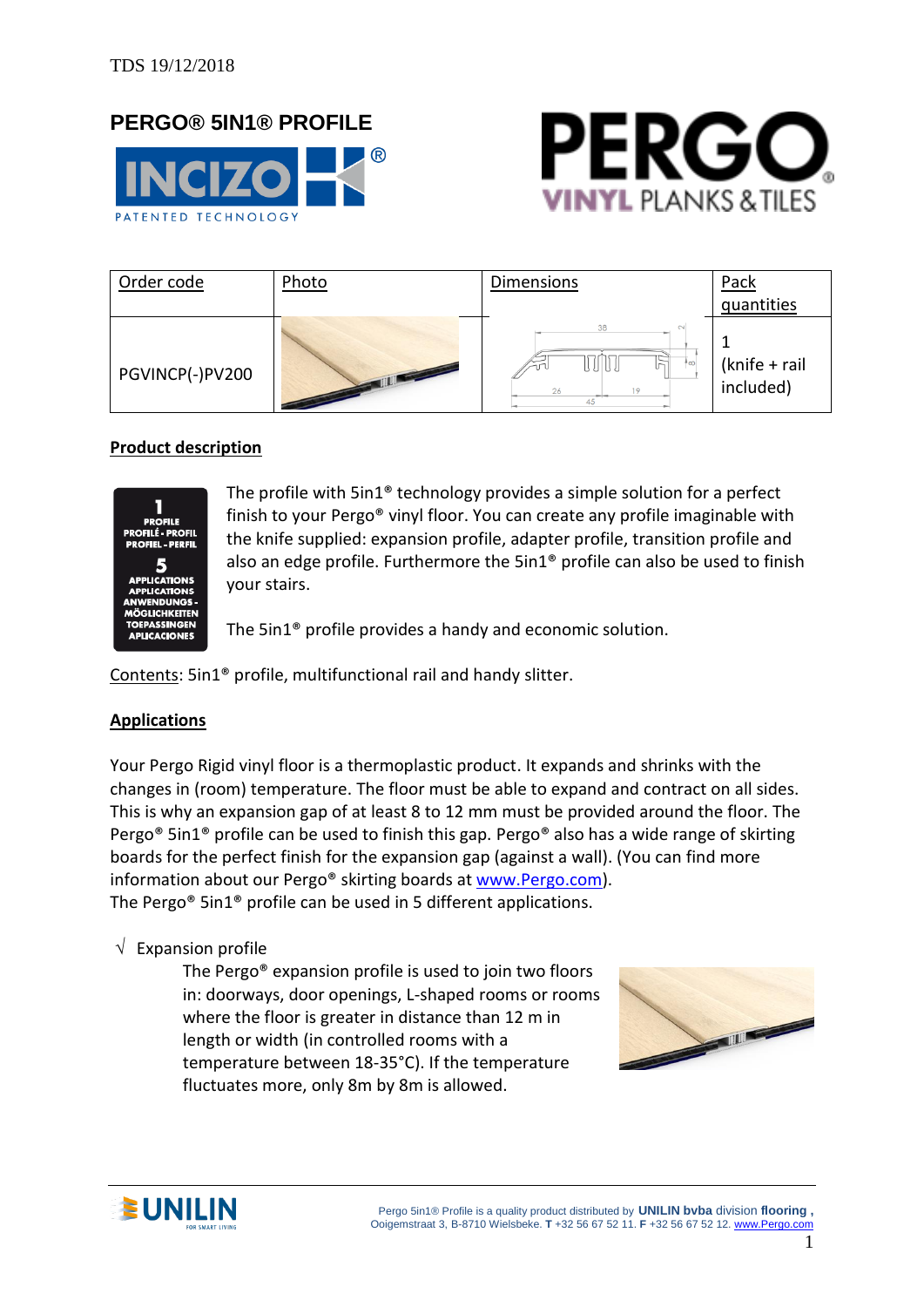## $\sqrt{\phantom{a}}$  Adapter profile

The Pergo® adapter profile ensures a smooth transition from a Pergo® floor and an alternative floor covering at a lower height, like tiles, existing vinyl or parquet.

# $\sqrt{\phantom{a}}$  Edge profile

The Pergo® edge profile is used to finish the edge of a floor against a vertical surface such as sliding doors, low open windows, a slightly higher doorstep or tiled floor. You do this by splitting your profile (and track) in two. This means you have double the amount of running metres, but the end site doesn't show décor, so it should face a wall.

# $\sqrt{\ }$  Transition profile

The Pergo® transition profile can be used to cover the transition to a fixed carpet, for example.







# $\sqrt{\ }$  Stair profile

You can also cover your stairs or steps with Pergo® planks, in combination with the 5in1 profile as a stair nose. In this case, an aluminium subprofile for application on stairs is needed, to be ordered separately.

**Please refer to the sales sheet of the 5in1 stairs to learn more about installation as a stair profile.**

### **Specifications**

- $\sqrt{ }$  Excellent wear and scratch-resistant PVC foil surface
	- o Same décor paper as the floor, to ensure 100% matching accessories
- $\sqrt{ }$  No inconvenient seams compared against other multifunctional profiles
- $\sqrt{\phantom{a}}$  Fully waterproof and easy to handle PVC-carrier
- $\sqrt{ }$  Strong base that gives all the support the profile needs.
	- o Sometimes supporting legs should be removed!
- $\sqrt{ }$  Matching accessories

The Pergo<sup>®</sup> 5in1<sup>®</sup> profile is available in a design and surface structure that matches your floor perfectly.

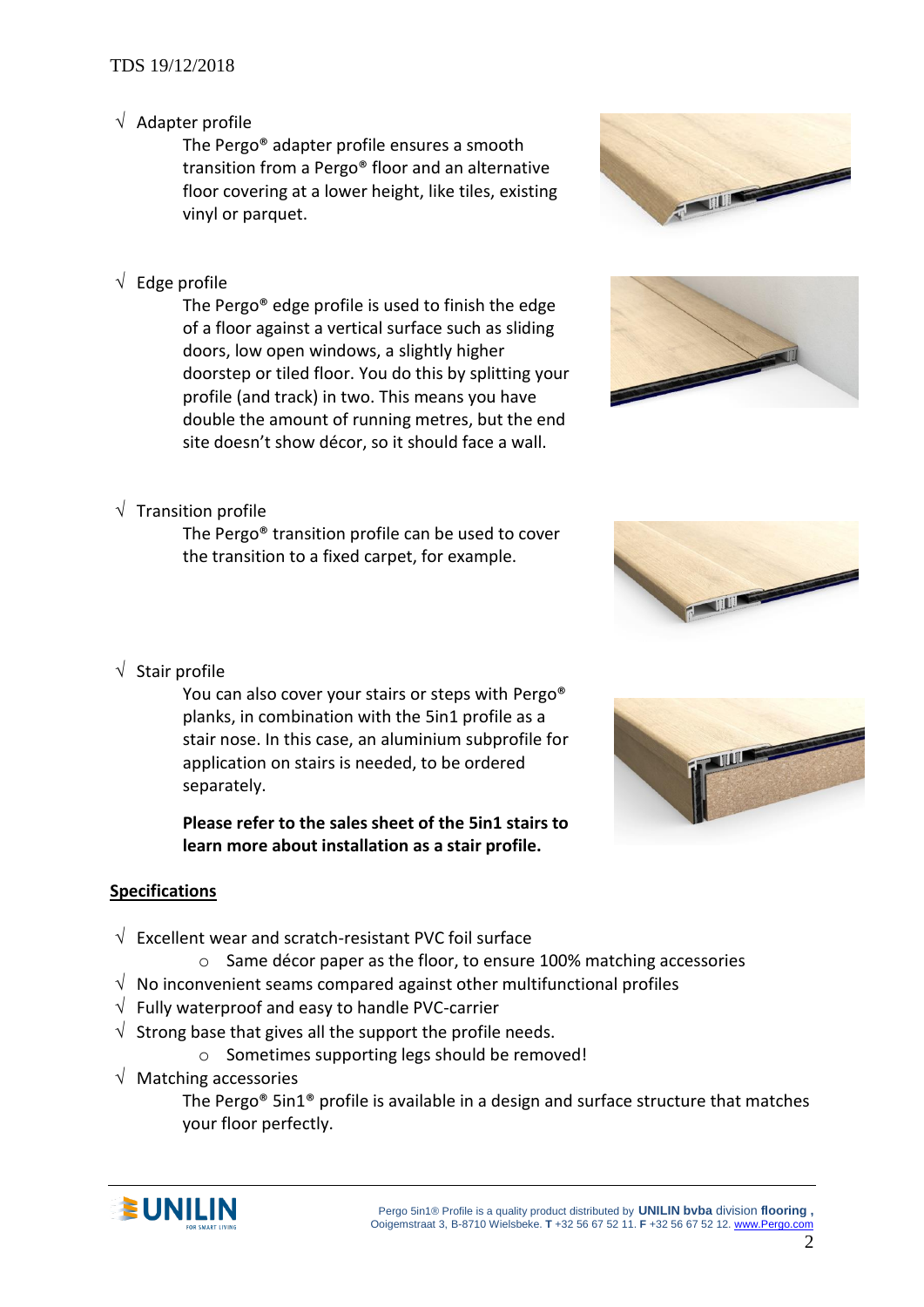$\sqrt{\phantom{a}}$  Economical

You can use the profile leftovers in other applications, so there is less waste.

 $\sqrt{}$  Easy

Another added benefit of this multifunctional profile is that you always have the right solution on hand.

 $\sqrt{ }$  Complete package

The rail and the knife are supplied together with the multifunctional profile.

#### **Instructions for use**

The profile with 5in1® technology offers an easy solution for the perfect finishing of your floor. You can use the profile in 5 ways:

1 as an **expansion profile/T-molding,** 

2 an **adaptor profile/reducer,** 

3 an **end profile/square nose,** 

- 4 **a transition profile** and
- 5 to **finish off your stairs.**

#### CAUTION:

Always wear gloves - the edge of the profile and the blade are sharp. Read the instructions carefully before use. Keep the slitter knife away from children.

#### **RAIL INSTALLATION**

Cut the plastic rail to the correct length and place it in the middle of the open area between the two floor surfaces, after removing the 2 little support legs on either side of the track (where necessary).

While installing the floor, be sure to allow sufficient space between the two surfaces that will be joined with the profile.

Mark the ground to indicate how far the edge of the floor will extend. Allow the underlay to extend to just before this line; it is better to fit the rail later directly on the subfloor. Use only a small drop of glue. The glue may not exceed the rail. Ensure that there is a sufficient expansion gap between the floor and the raised legs of the rail in which the profile will be clamped. **End profile/square nose:** *When installing against a vertical surface:* cut the plastic rail to the correct length and break the rail halfway through. Use the Pergo One4All glue to attach the rail to any type of surface. Make sure the glue doesn't exceed the rail.

#### **THE SLITTER**

When cutting the profile, always lay it horizontally on a stable surface. The slitter can be used very simply to cut away one or two pieces of the profile to obtain an adaptor, end or expansion profile. Place the cutting tool on top of the profile, so that the blade underneath fits into the narrow slit in the profile . Press down on the cutting tool and slide it gently in the direction of the arrow. Only if you want to create a wall end profile and split the 5in1 in two, activate knife B in the slitter, by pushing in the middle. Do this only after removing the reducer and end profile features. Take off the piece to be removed.

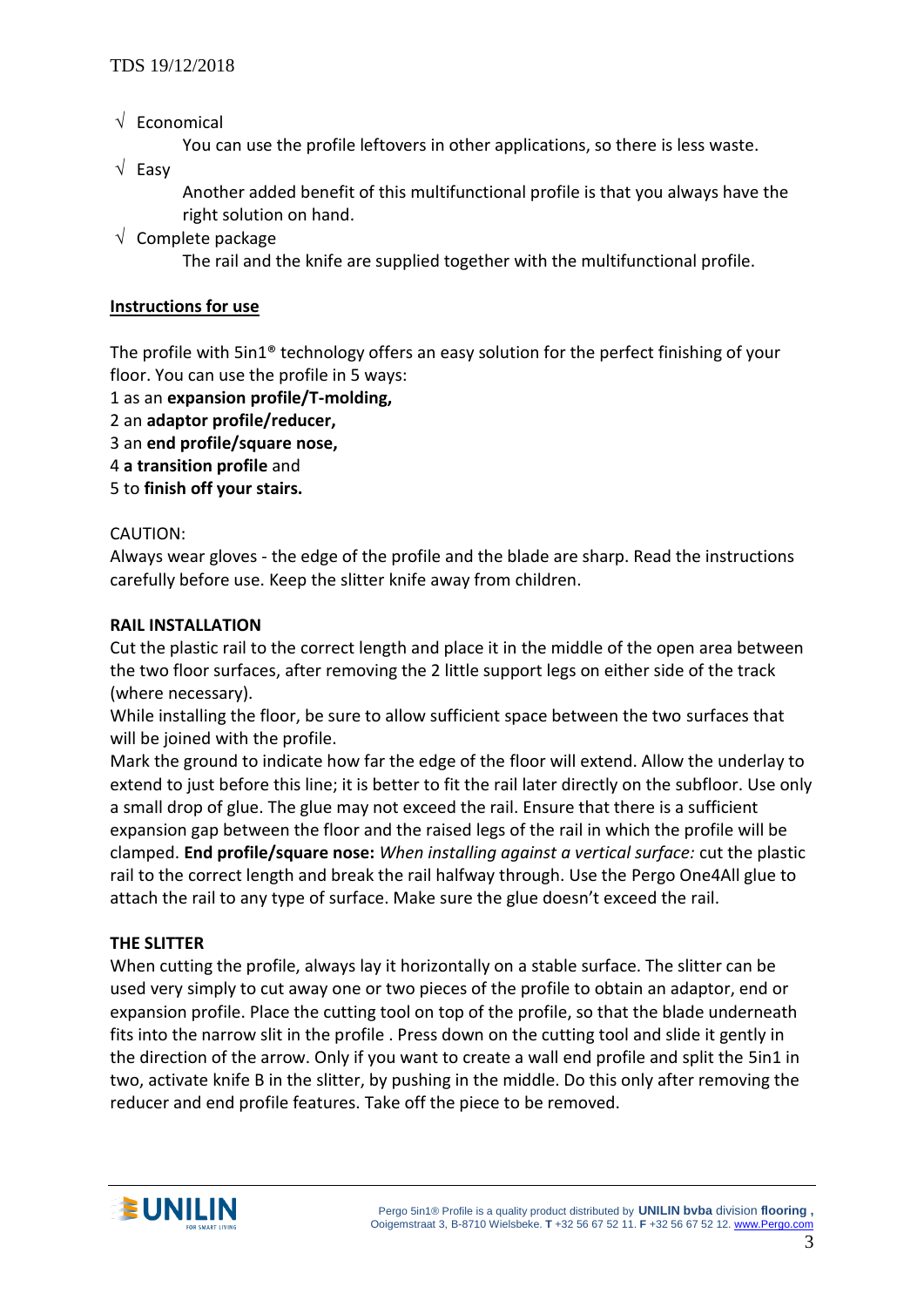### **FINISHING**

#### 1 **EXPANSION PROFILE/T-MOLDING**



First cut the profile to the correct length. Use the slitter to cut away piece X and piece Y to obtain an expansion profile/T-molding. Remark: for easy cutting, cut both lengths before removing the 2 features. For installing, gently press the profile from one side of the rail to the other. Press against the floor.

#### **2 ADAPTOR PROFILE/REDUCER**



First cut the profile to the correct length. Use the slitter to cut away piece Y to obtain an adaptor profile/reducer. For installing, gently press the profile from one side of the rail to the other. Press against the floor.

#### **3 END PROFILE**



First cut the profile to the correct length. Use the slitter to cut away piece X and piece Y to obtain an expansion profile. Then use knife B to slit the profile in half. For installing, gently press the profile from one side of the rail to the other. Press against the floor.

#### **4 SQUARE NOSE**





 Pergo 5in1® Profile is a quality product distributed by **UNILIN bvba** division **flooring ,** Ooigemstraat 3, B-8710 Wielsbeke. **T** +32 56 67 52 11. **F** +32 56 67 52 12[. www.Pergo.com](http://www.pergo.com/)